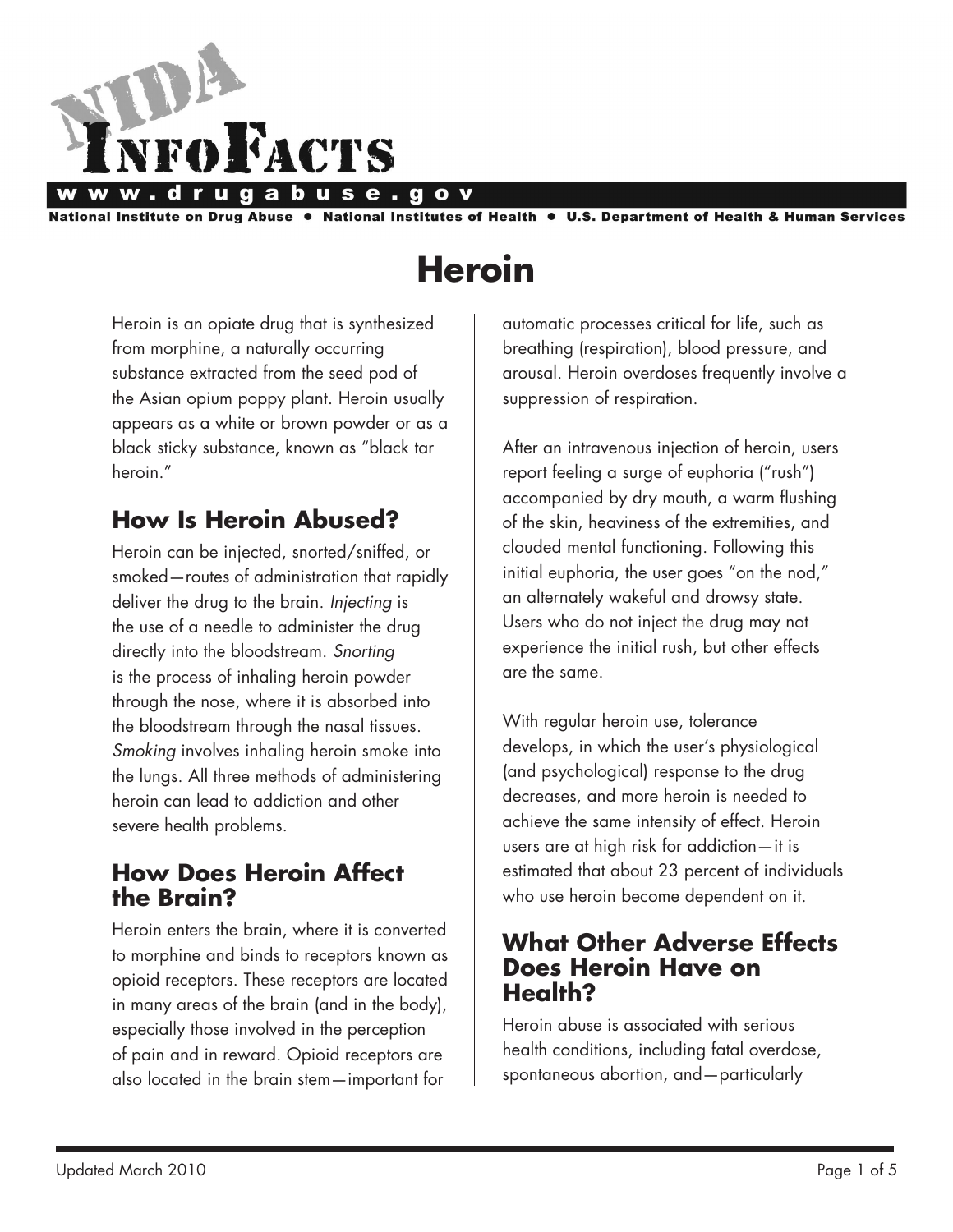

tutes of Health ● U.S. Department of Health & Human Services

in users who inject the drug—infectious diseases, including HIV/AIDS and hepatitis. Chronic users may develop collapsed veins, infection of the heart lining and valves, abscesses, and liver or kidney disease. Pulmonary complications, including various types of pneumonia, may result from the poor health of the abuser as well as from heroin's depressing effects on respiration. In addition to the effects of the drug itself, street heroin often contains toxic contaminants or additives that can clog blood vessels leading to the lungs, liver, kidneys, or brain, causing permanent damage to vital organs.

Chronic use of heroin leads to physical dependence, a state in which the body has adapted to the presence of the drug. If a dependent user reduces or stops use of the drug abruptly, he or she may experience severe symptoms of withdrawal. These symptoms—which can begin as early as a few hours after the last drug administration—can include restlessness, muscle and bone pain, insomnia, diarrhea and vomiting, cold flashes with goose bumps ("cold turkey"), and kicking movements ("kicking the habit"). Users also experience severe craving for the drug during withdrawal, which can precipitate continued abuse and/or relapse. Major withdrawal symptoms peak between 48 and 72 hours after the last dose of the

drug and typically subside after about 1 week. Some individuals, however, may show persistent withdrawal symptoms for months. Although heroin withdrawal is considered less dangerous than alcohol or barbiturate withdrawal, sudden withdrawal by heavily dependent users who are in poor health is occasionally fatal. In addition, heroin craving can persist years after drug cessation, particularly upon exposure to triggers such as stress or people, places, and things associated with drug use.

Heroin abuse during pregnancy, together with related factors like poor nutrition and inadequate prenatal care, has been associated with adverse consequences including low birthweight, an important risk factor for later developmental delay. If the mother is regularly abusing the drug, the infant may be born physically dependent on heroin and could suffer from serious medical complications requiring hospitalization.

## **What Treatment Options Exist?**

A range of treatments exist for heroin addiction, including medications and behavioral therapies. Science has taught us that when medication treatment is combined with other supportive services, patients are often able to stop using heroin (or other opiates) and return to stable and productive lives.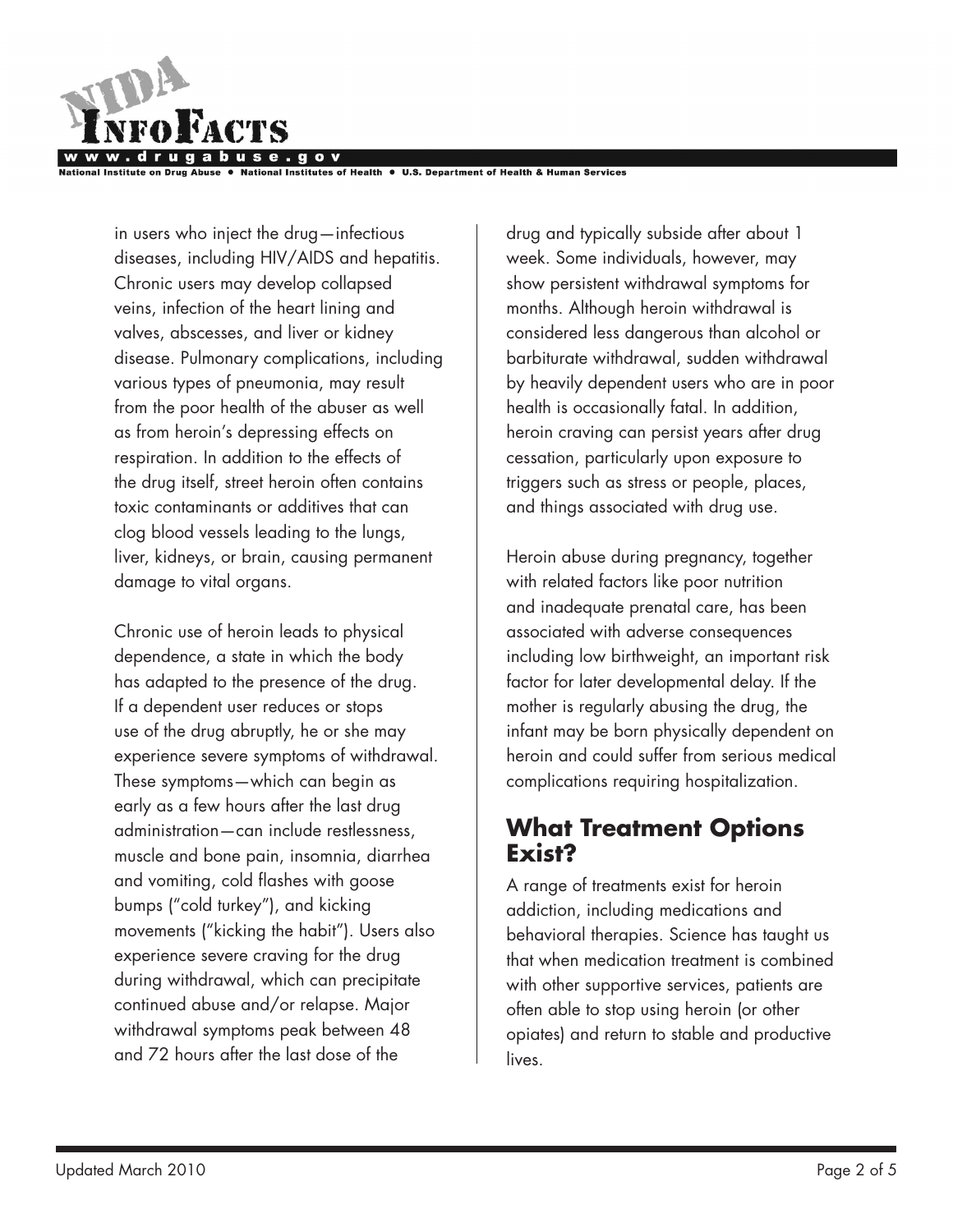

National Institutes of Health . U.S. Department of Health & Human Services

Treatment usually begins with medically assisted detoxification to help patients withdraw from the drug safely. Medications such as clonidine and buprenorphine can be used to help minimize symptoms of withdrawal. However, detoxification alone is not treatment and has not been shown to be effective in preventing relapse—it is merely the first step.

Medications to help prevent relapse include the following:

- • *Methadone* has been used for more than 30 years to treat heroin addiction. It is a synthetic opiate medication that binds to the same receptors as heroin; but when taken orally, it has a gradual onset of action and sustained effects, reducing the desire for other opioid drugs while preventing withdrawal symptoms. Properly administered, methadone is not intoxicating or sedating, and its effects do not interfere with ordinary daily activities. Methadone maintenance treatment is usually conducted in specialized opiate treatment programs. The most effective methadone maintenance programs include individual and/or group counseling, as well as provision of or referral to other needed medical, psychological, and social services.
- • *Buprenorphine* is a more recently approved treatment for heroin addiction (and other opiates). Compared with methadone, buprenorphine produces less risk for overdose and withdrawal effects and produces a lower level of physical dependence, so patients who discontinue the medication generally have fewer withdrawal symptoms than those who stop taking methadone. The development of buprenorphine and its authorized use in physicians' offices give opiate-addicted patients more medical options and extend the reach of addiction medication. Its accessibility may even prompt attempts to obtain treatment earlier. However, not all patients respond to buprenorphine some continue to require treatment with methadone.
- *Naltrexone* is approved for treating heroin addiction but has not been widely utilized due to poor patient compliance. This medication blocks opioids from binding to their receptors and thus prevents an addicted individual from feeling the effects of the drug. Naltrexone as a treatment for opioid addiction is usually prescribed in outpatient medical settings, although initiation of the treatment often begins after medical detoxification in a residential setting. To prevent withdrawal symptoms, individuals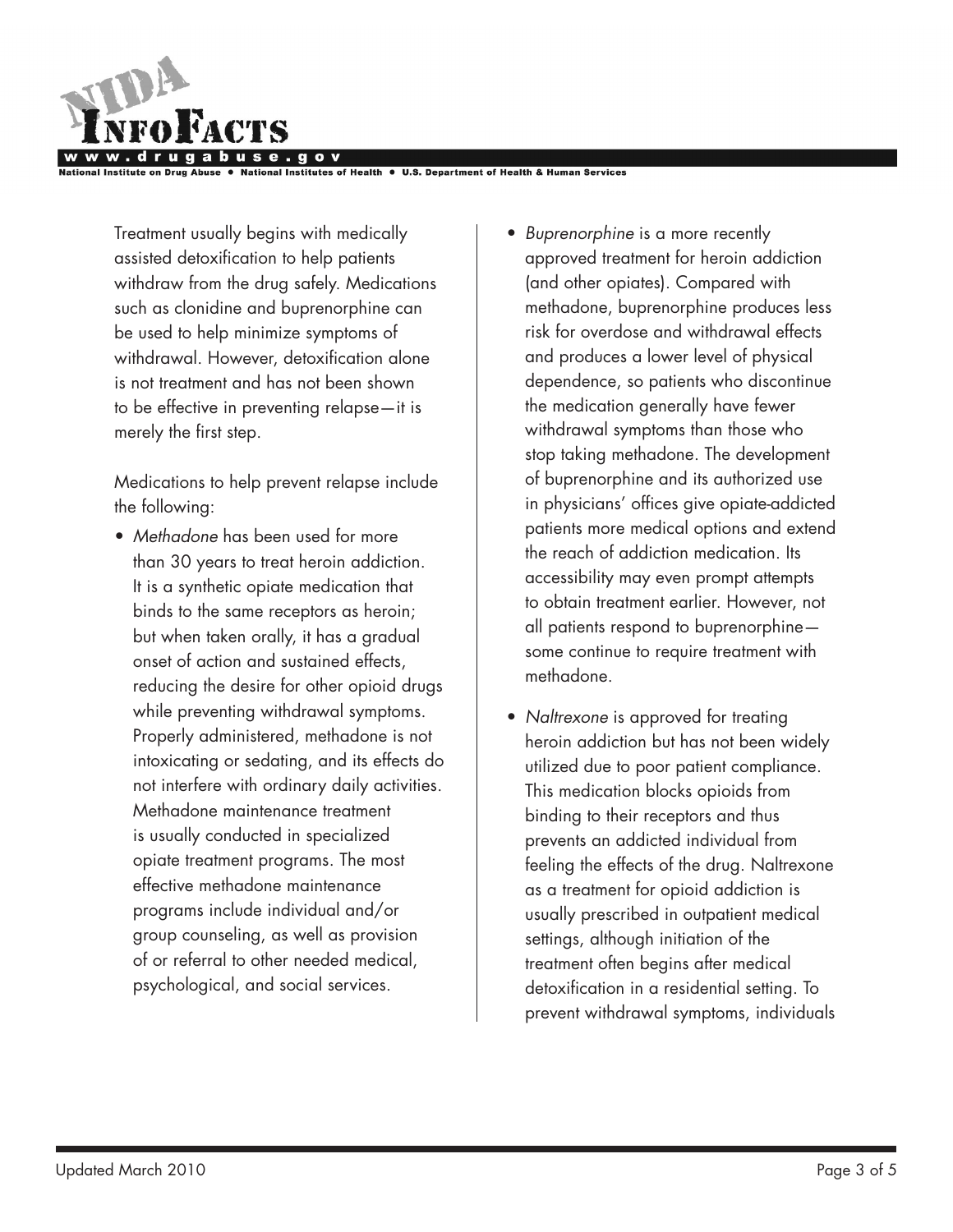

National Institutes of Health . U.S. Department of Health & Human Services

must be medically detoxified and opioidfree for several days before taking naltrexone.

• *Naloxone* is a shorter-acting opioid receptor blocker, used to treat cases of overdose.

For pregnant heroin abusers, methadone maintenance combined with prenatal care and a comprehensive drug treatment program can improve many of the detrimental maternal and neonatal outcomes associated with untreated heroin abuse. Preliminary evidence suggests that buprenorphine may also be a safe and effective treatment during pregnancy, although infants exposed to either methadone or buprenorphine prenatally may still require treatment for withdrawal symptoms. For women who do not want or are not able to receive pharmacotherapy for their heroin addiction, detoxification from opiates during pregnancy can be accomplished with medical supervision, although potential risks to the fetus and the likelihood of relapse to heroin use should be considered.

There are many effective behavioral treatments available for heroin addiction usually in combination with medication. These can be delivered in residential or outpatient settings. Examples are

individual or group counseling; contingency management, which uses a voucher-based system where patients earn "points" based on negative drug tests—these points can be exchanged for items that encourage healthy living; and cognitive-behavioral therapy, designed to help modify a patient's expectations and behaviors related to drug abuse, and to increase skills in coping with various life stressors.

## **How Widespread Is Heroin Abuse?**

#### *Monitoring the Future Survey†*

According to the Monitoring the Future survey, there was little change between 2008 and 2009 in the proportion of 8thand 12th-grade students reporting lifetime,†† past-year, and past-month use of heroin. There also were no significant changes in past-year and past-month use among 10thgraders; however, lifetime use increased significantly among this age group, from 1.2 percent to 1.5 percent. Survey measures indicate that injection use rose significantly among this population at the same time.

#### **Use of Heroin by Students 2009 Monitoring the Future Survey**

|            | 8th Grade | 10th Grade | 12th Grade |
|------------|-----------|------------|------------|
| Lifetime   | 1.3%      | 1.5%       | 1.2%       |
| Past Year  | 0.7%      | 0.9%       | 0.7%       |
| Past Month | 0.4%      | 0.4%       | 0.4%       |